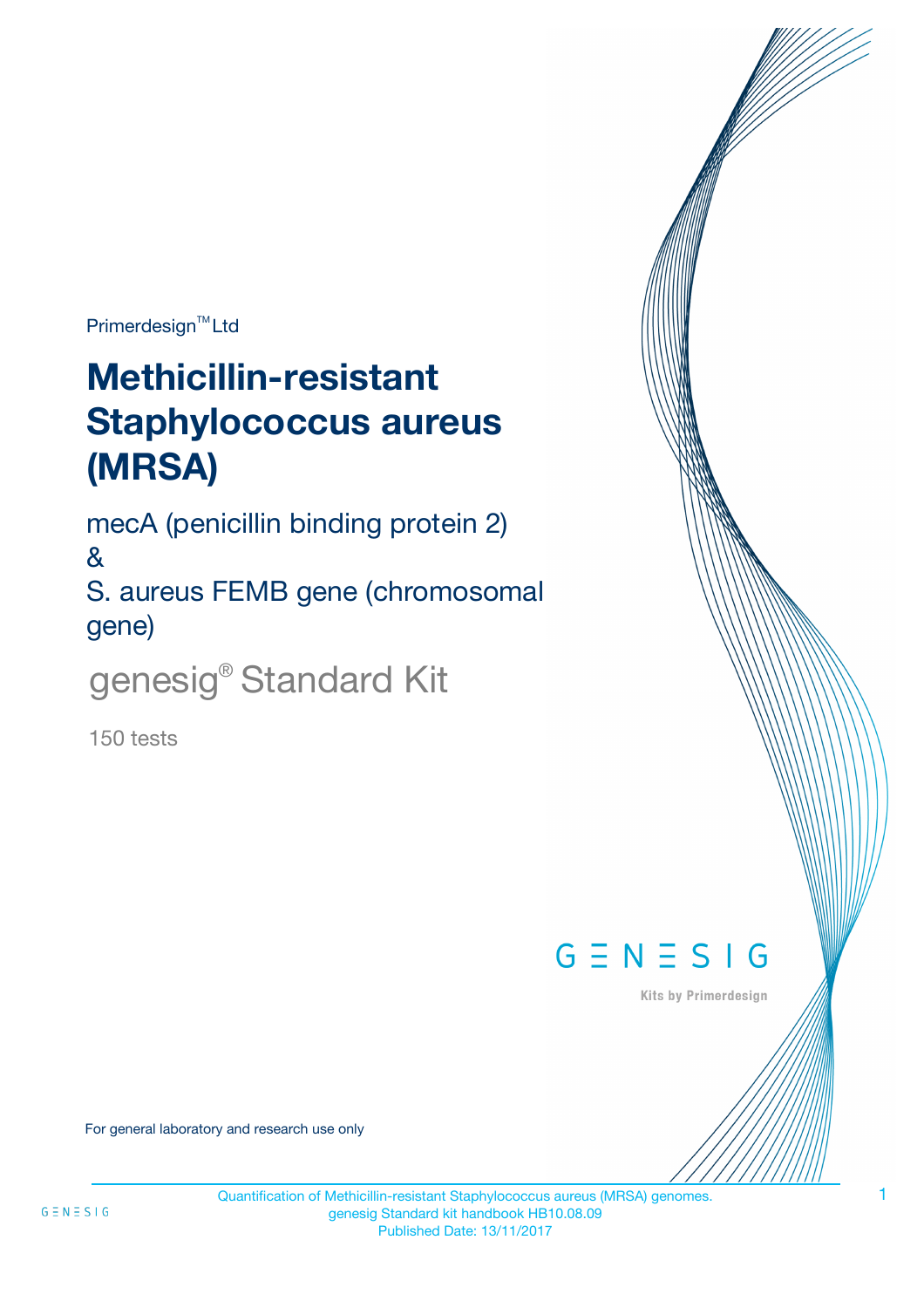# Introduction to Methicillin-resistant Staphylococcus aureus (MRSA)

Methicillin-resistant Staphylococcus aureus (MRSA) is a specific strain of the Staphylococcus aureus bacterium that has developed antibiotic resistance to all penicillins, including methicillin and other narrow-spectrum β-lactamase-resistant penicillin antibiotics. The resistant strain, MRSA was first discovered in the UK in 1961 and is now widespread, particularly in the hospital setting where it is commonly termed a superbug.

MRSA may also be known as oxacillin-resistant Staphylococcus aureus (ORSA) and multipleresistant Staphylococcus aureus, while non-methicillin resistant strains of S. aureus are sometimes called methicillin-susceptible Staphylococcus aureus (MSSA) if an explicit distinction must be made.

Although MRSA has traditionally been seen as a hospital-associated infection, communityacquired MRSA strains have appeared in recent years, notably in the US and Australia. The abbreviations CA-MRSA (community-associated MRSA) and HA-MRSA (hospital-associated MRSA) are now commonly seen in medical literature.

Methicillin resistance arises by acquisition of a staphylococcal cassette chromosome SCCmec, and is conferred by the mecA gene. Expression of this gene yields PBP2a, a penicillin binding protein with reduced affinity for β-lactam rings (the primary active-site of the β-lactam antibiotics).

Some strains of S. aureus over-express β-lactamase and appear to be resistant to oxacillin and, rarely, methicillin despite being mecA-negative. They have slightly raised minimum inhibitory concentrations (MICs) and may thus be described as "minimally resistant". Other strains express modified PBPs (not PBP2) and exhibit varying degrees of β-lactam antibiotic resistance.

Not only are MRSA strains resistant to the usual antibiotics, but a curious interbreeding with community staph has led to an additional worry. Many MRSA isolates found outside of medical facilities, and referred to as CAMRSA (community-acquired MRSA), have acquired the Panton-Valentine leukocidin factor, a gene that produces a series of chemicals that make these MRSA particularly invasive as well as resistant.

#### Reference

J Clin Microbiol. 2002 May;40(5):1821-3.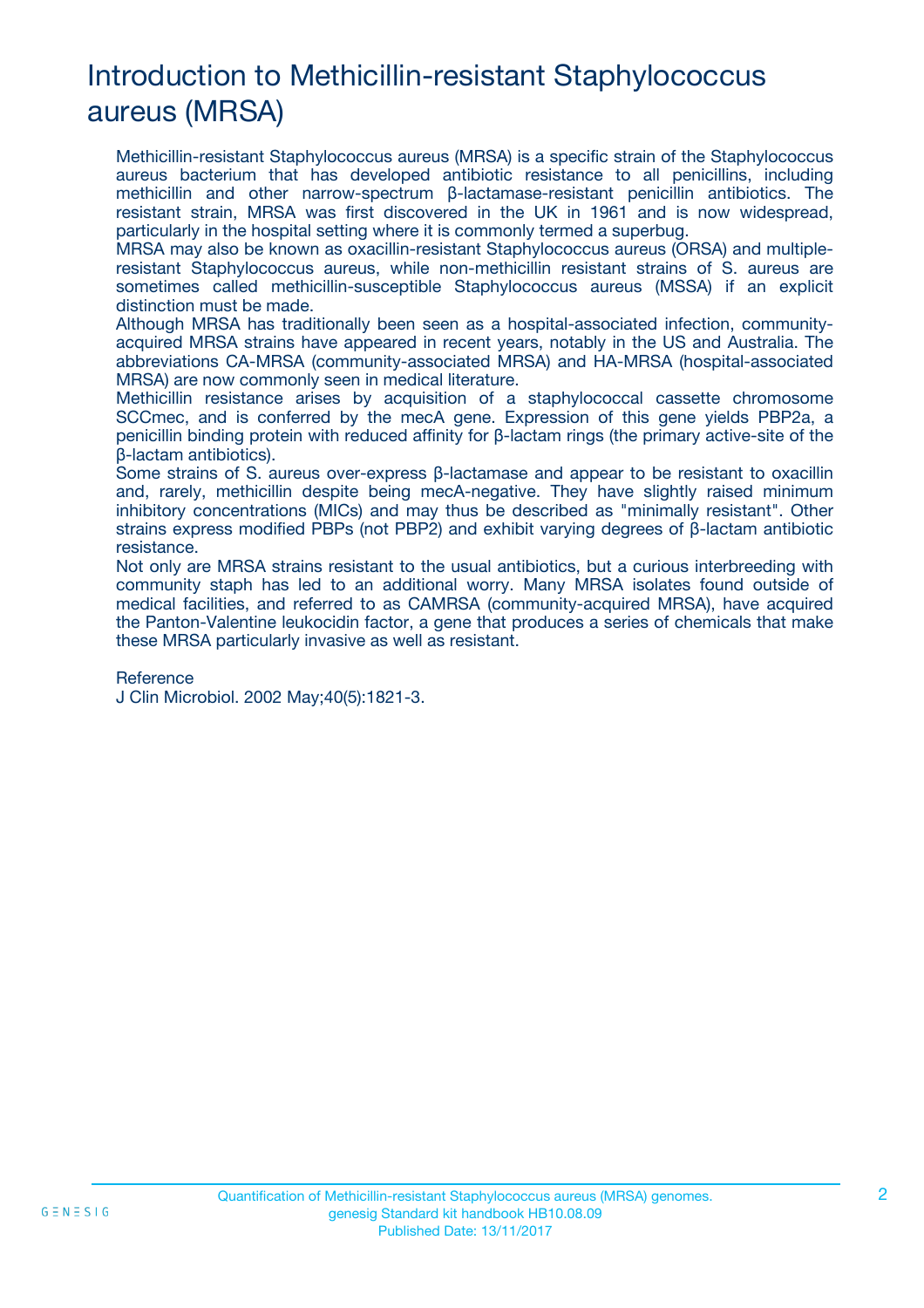## **Specificity**

The Primerdesign genesig Kit for Methicillin-resistant Staphylococcus aureus (MRSA) (MRSA) genomes is designed for the in vitro quantification of MRSA genomes. The kit is designed to have the broadest detection profile possible whilst remaining specific to the MRSA genome.

The primers and probe sequences in this kit have 100% homology with a broad range of MRSA sequences based on a comprehensive bioinformatics analysis.

The mecA gene is a plasmid based gene responsible for antibiotic resistance. FEMB is a chromosomal gene specific to S. aureus. A positive result for both markers has been been validated as a reliable test for MRSA. The primers and probe have 100% homology with all reference sequences in the NCBI data. base including those listed below.

MecA sequence specificity

AM292304, AB266532, AB266531, AB245471, AB245470, AB236888, AY894415, DQ106887, AY786579, AY271717, AB221124, AB221123, AB221122, AB221121, AB221120, AB221119, BA000017, AP006716, CP000046, AM048803, AM048802, CP000255, AJ810121, AJ810120, AB047089, Y14051.1, Y13095.1, Y13096.1, Y00688.1, X52593.1, BA000033, BA000018, AB121219, CP000029, X52592.1, AB063172, AB033763, D86934.2, AB096217, AB063173, AB037671,

FEMB sequence specificity CP000703.1, BA000017.4, CP000046.1, CP000253.1, CP000255.1, X17688.1, X571857.1, BA000033.2, BA000018.3, BX571856.1

If you require further information, or have a specific question about the detection profile of this kit then please send an e.mail to enquiry@primerdesign.co.uk and our bioinformatics team will answer your question.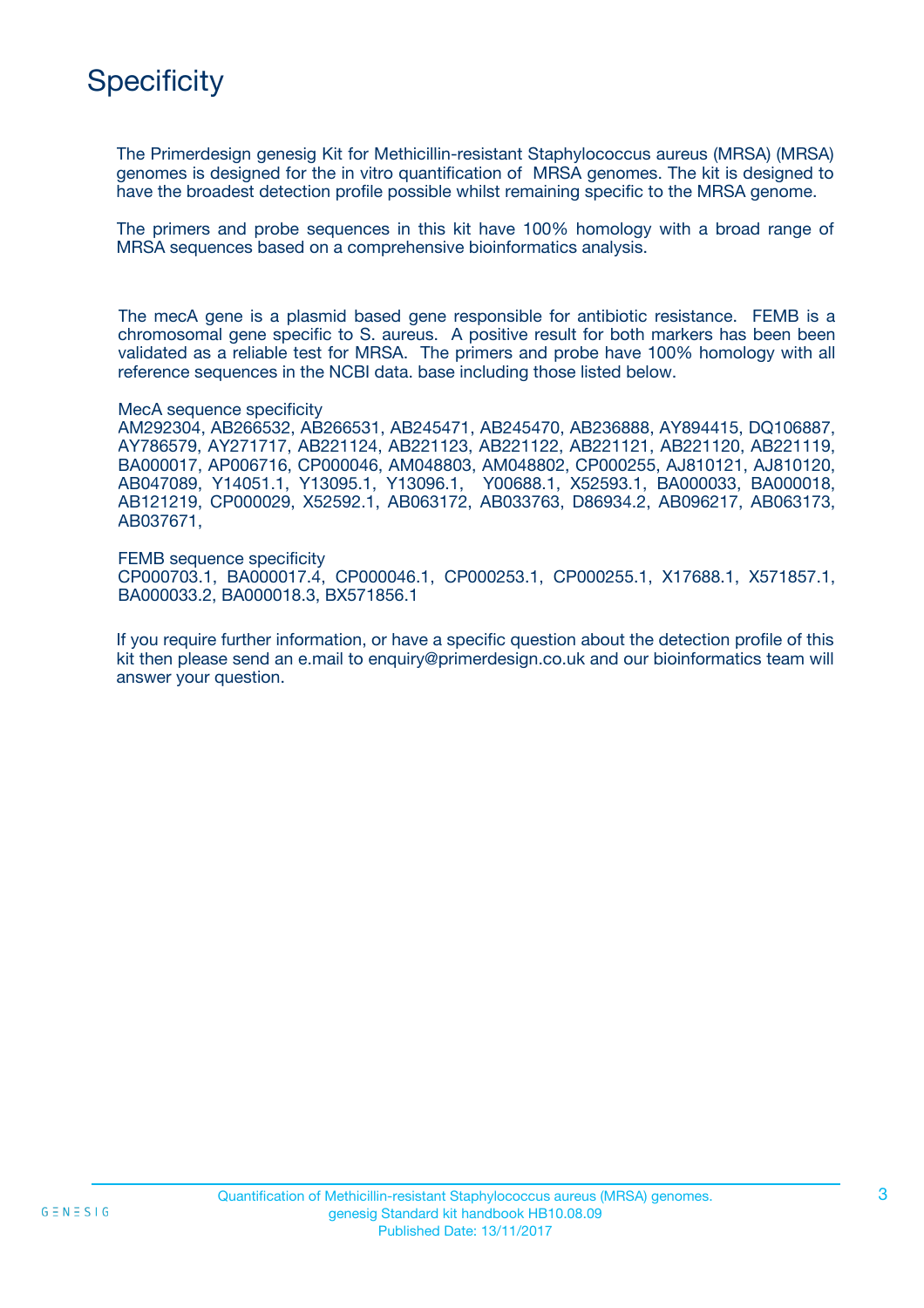## Kit contents

- **mecA (penicillin binding protein 2) primer/probe mix (150 reactions BROWN)** FAM labelled
- **FEMB gene (chromosomal gene) primer/probe mix (150 reactions BROWN)** FAM labelled
- **mecA (penicillin binding protein 2) positive control template (for Standard curve RED)**
- **FEMB gene (chromosomal gene) positive control template (for Standard curve RED)**
- **RNase/DNase free water (WHITE)** for resuspension of primer/probe mixes
- **Template preparation buffer (YELLOW)** for resuspension of positive control templates and standard curve preparation

### Reagents and equipment to be supplied by the user

#### **Real-time PCR Instrument**

#### **DNA extraction kit**

This kit is recommended for use with genesig Easy DNA/RNA extraction kit. However, it is designed to work well with all processes that yield high quality DNA with minimal PCR inhibitors.

#### **oasig**TM **lyophilised or Precision**®**PLUS 2X qPCR Master Mix**

This kit is intended for use with oasig or PrecisionPLUS2X qPCR Master Mix.

**Pipettors and Tips**

**Vortex and centrifuge**

#### **Thin walled 1.5 ml PCR reaction tubes**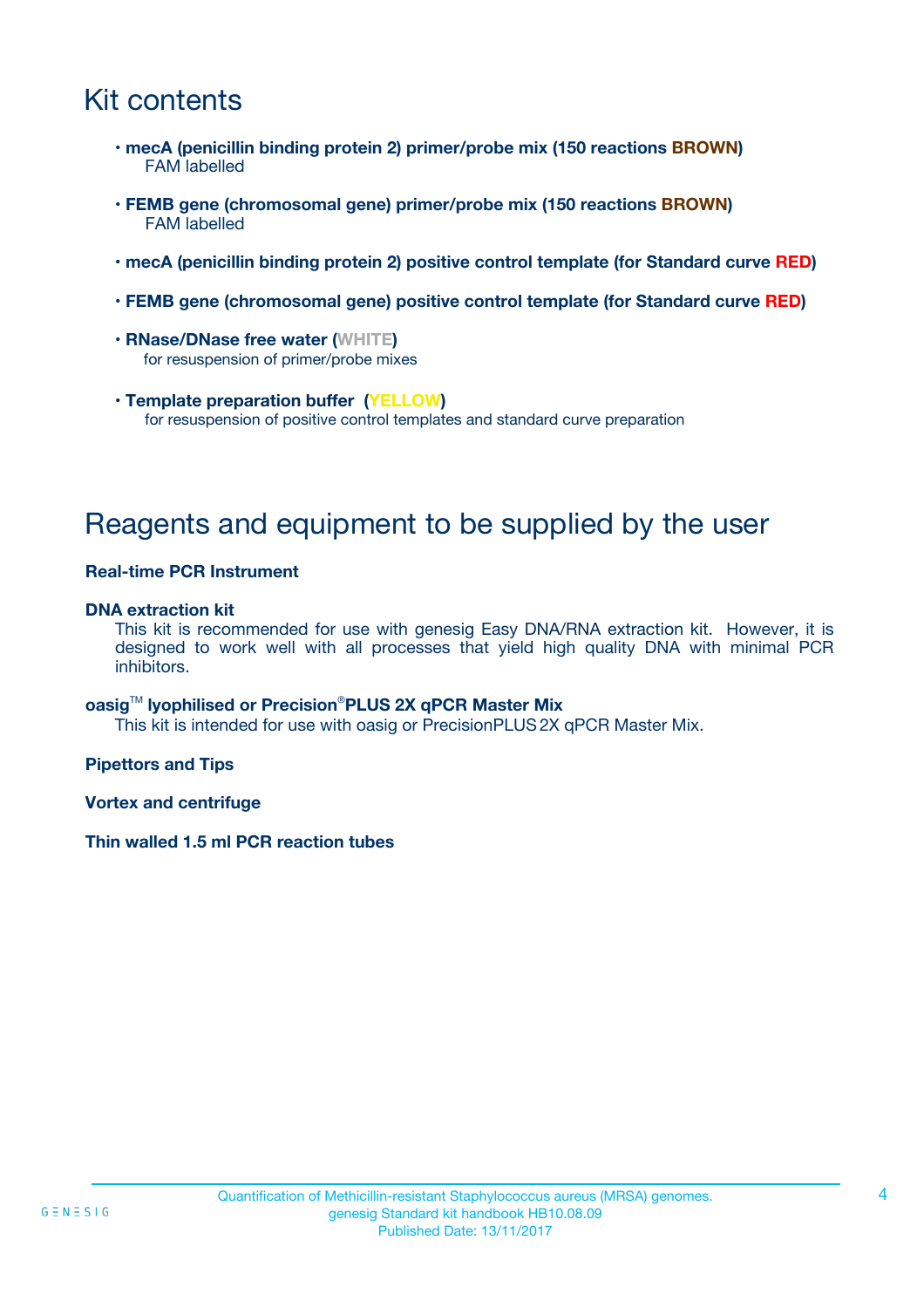### Kit storage and stability

This kit is stable at room temperature but should be stored at -20ºC on arrival. Once the lyophilised components have been resuspended they should not be exposed to temperatures above -20°C for longer than 30 minutes at a time and unnecessary repeated freeze/thawing should be avoided. The kit is stable for six months from the date of resuspension under these circumstances.

If a standard curve dilution series is prepared this can be stored frozen for an extended period. If you see any degradation in this serial dilution a fresh standard curve can be prepared from the positive control.

Primerdesign does not recommend using the kit after the expiry date stated on the pack.

### Suitable sample material

All kinds of sample material suited for PCR amplification can be used. Please ensure the samples are suitable in terms of purity, concentration, and DNA integrity (An internal PCR control is supplied to test for non specific PCR inhibitors). Always run at least one negative control with the samples. To prepare a negative-control, replace the template DNA sample with RNase/DNase free water.

### Dynamic range of test

Under optimal PCR conditions genesig MRSA detection kits have very high priming efficiencies of >95% and can detect less than 100 copies of target template.

### Notices and disclaimers

This product is developed, designed and sold for research purposes only. It is not intended for human diagnostic or drug purposes or to be administered to humans unless clearly expressed for that purpose by the Food and Drug Administration in the USA or the appropriate regulatory authorities in the country of use. During the warranty period Primerdesign genesig detection kits allow precise and reproducible data recovery combined with excellent sensitivity. For data obtained by violation to the general GLP guidelines and the manufacturer's recommendations the right to claim under guarantee is expired. PCR is a proprietary technology covered by several US and foreign patents. These patents are owned by Roche Molecular Systems Inc. and have been sub-licensed by PE Corporation in certain fields. Depending on your specific application you may need a license from Roche or PE to practice PCR. Additional information on purchasing licenses to practice the PCR process may be obtained by contacting the Director of Licensing at Roche Molecular Systems, 1145 Atlantic Avenue, Alameda, CA 94501 or Applied Biosystems business group of the Applera Corporation, 850 Lincoln Centre Drive, Foster City, CA 94404. In addition, the 5' nuclease assay and other homogeneous amplification methods used in connection with the PCR process may be covered by U.S. Patents 5,210,015 and 5,487,972, owned by Roche Molecular Systems, Inc, and by U.S. Patent 5,538,848, owned by The Perkin-Elmer Corporation.

### **Trademarks**

Primerdesign™ is a trademark of Primerdesign Ltd.

genesig $^\circledR$  is a registered trademark of Primerdesign Ltd.

The PCR process is covered by US Patents 4,683,195, and 4,683,202 and foreign equivalents owned by Hoffmann-La Roche AG. BI, ABI PRISM® GeneAmp® and MicroAmp® are registered trademarks of the Applera Genomics (Applied Biosystems Corporation). BIOMEK® is a registered trademark of Beckman Instruments, Inc.; iCycler™ is a registered trademark of Bio-Rad Laboratories, Rotor-Gene is a trademark of Corbett Research. LightCycler™ is a registered trademark of the Idaho Technology Inc. GeneAmp®, TaqMan® and AmpliTaqGold® are registered trademarks of Roche Molecular Systems, Inc., The purchase of the Primerdesign reagents cannot be construed as an authorization or implicit license to practice PCR under any patents held by Hoffmann-LaRoche Inc.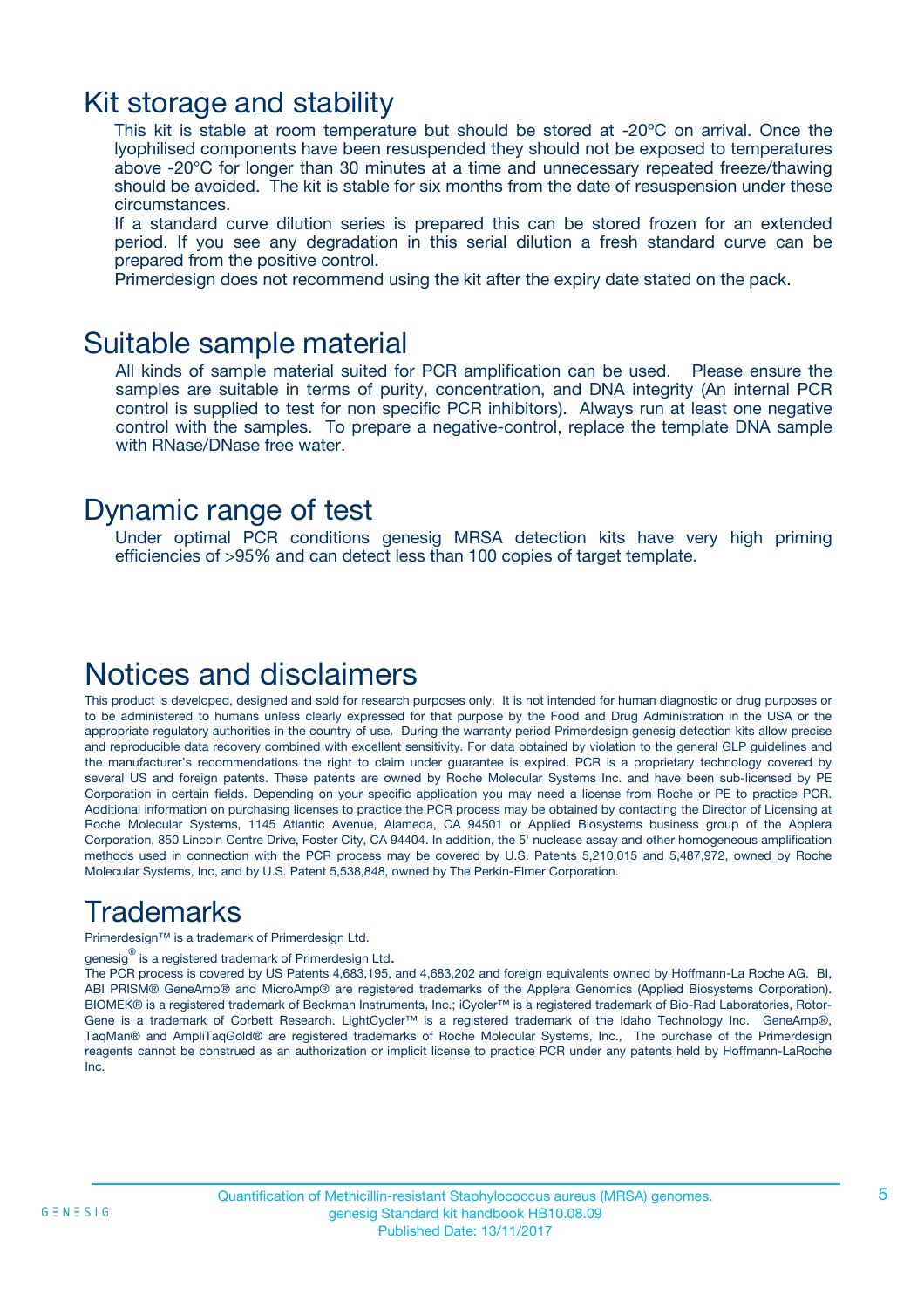### Principles of the test

The kit contains two primer and probe sets. The FEMB primer and probe set are designed to detect all Staphylococcus aureus sequences regardless of the antibiotic resistance profile. The MecA primer and probe set is specific to the mobile genetic element that contains the MecA antibiotic research gene. Samples that test positive for MecA and FEMB are confirmed to contain the MRSA stain. Samples that test positive for MecA but are negative for FEMB indicate that the MecA element has been detected in an alternative bacterial strain.

#### **Real-time PCR**

mecA and FEMB specific primer and probe mixes are provided and these can be detected through the FAM channel.

The primer and probe mixes provided exploit the so-called TaqMan® principle. During PCR amplification, forward and reverse primers hybridize to the MRSA DNA. Fluorogenic probes are included in the reaction mixtures which consists of a DNA probe labeled with a 5`-dye and a 3`-quencher. During PCR amplification, the probe is cleaved and the reporter dye and quencher are separated. The resulting increase in fluorescence can be detected on a range of qPCR platforms.

#### **Positive control**

For copy number determination and as a positive control for the PCR set up, the kit contains a positive control template. This can be used to generate a standard curve of mecA and FEMB copy number / Cq value. Alternatively the positive control can be used at a single dilution where full quantitative analysis of the samples is not required. Each time the kit is used, at least one positive control reaction must be included in the run. A positive result indicates that the primers and probes for detecting the target MRSA gene worked properly in that particular experimental scenario. If a negative result is obtained the test results are invalid and must be repeated. Care should be taken to ensure that the positive control does not contaminate any other kit component which would lead to false-positive results. This can be achieved by handling this component in a Post PCR environment. Care should also be taken to avoid cross-contamination of other samples when adding the positive control to the run. This can be avoided by sealing all other samples and negative controls before pipetting the positive control into the positive control well.

#### **Negative control**

To validate any positive findings a negative control reaction should be included every time the kit is used. For this reaction the RNase/DNase free water should be used instead of template. A negative result indicates that the reagents have not become contaminated while setting up the run.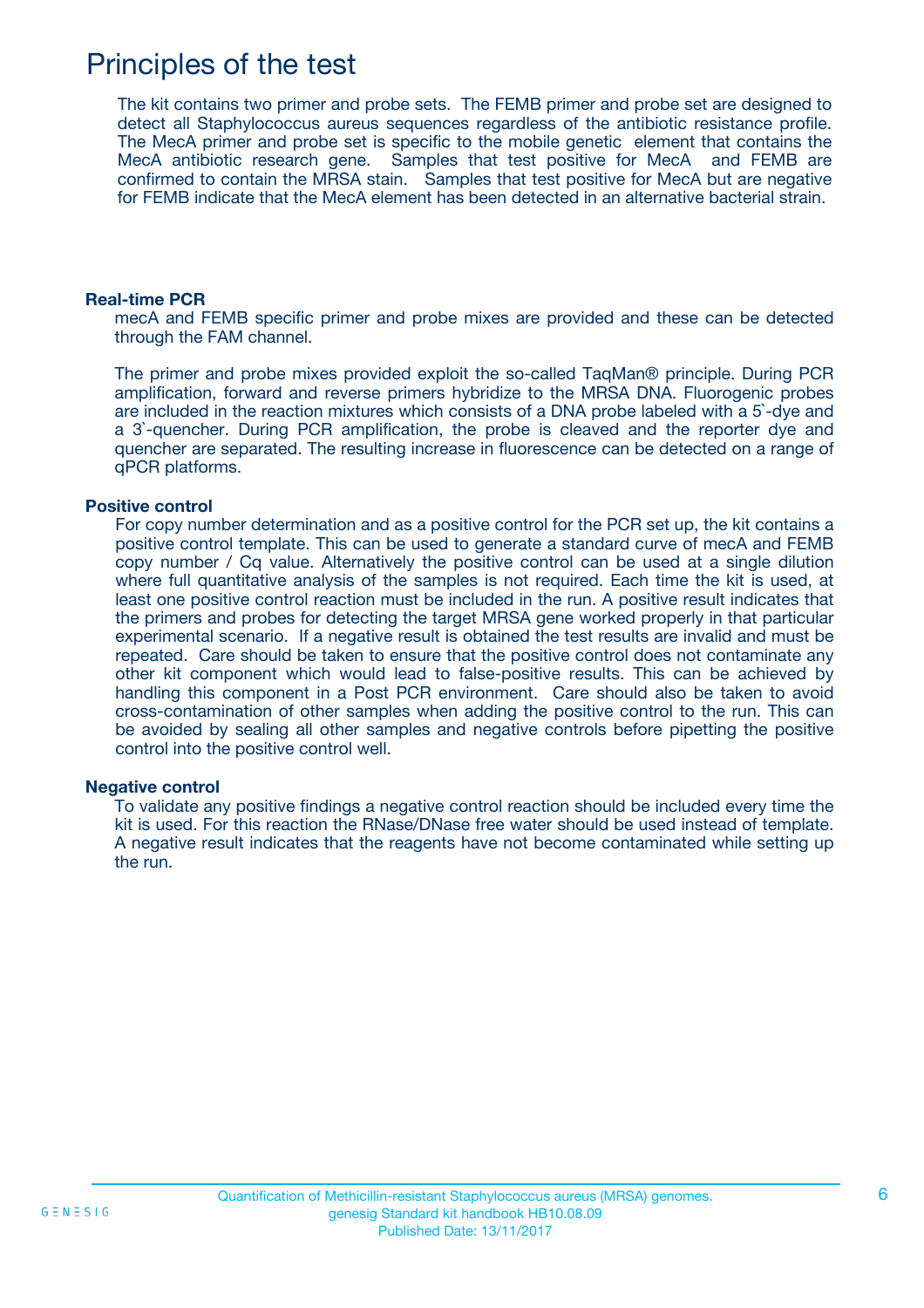### Resuspension protocol

To minimize the risk of contamination with foreign DNA, we recommend that all pipetting be performed in a PCR clean environment. Ideally this would be a designated PCR lab or PCR cabinet. Filter tips are recommended for all pipetting steps.

**1. Pulse-spin each tube in a centrifuge before opening.**

This will ensure lyophilised primer and probe mix is in the base of the tube and is not spilt upon opening the tube.

**2. Resuspend the kit components in the RNase/DNase free water supplied, according to the table below.**

To ensure complete resuspension, vortex each tube thoroughly.

| Component - resuspend in water | Volume   |
|--------------------------------|----------|
| <b>Pre-PCR pack</b>            |          |
| mecA primer/probe mix (BROWN)  | $165$ µ  |
| FEMB primer/probe mix (BROWN)  | $165$ µl |

3. Resuspend the positive control templates in the template preparation buffer supplied, according to the table below:

To ensure complete resuspension, vortex each tube thoroughly.

| Component - resuspend in template preparation buffer |             |
|------------------------------------------------------|-------------|
| <b>Post-PCR heat-sealed foil</b>                     |             |
| mecA Positive Control Template (RED) *               | $500$ $\mu$ |
| FEMB Positive Control Template (RED) *               | 500 µl      |

\* This component contains high copy number template and is a VERY significant contamination risk. It must be opened and handled in a separate laboratory environment, away from the other components.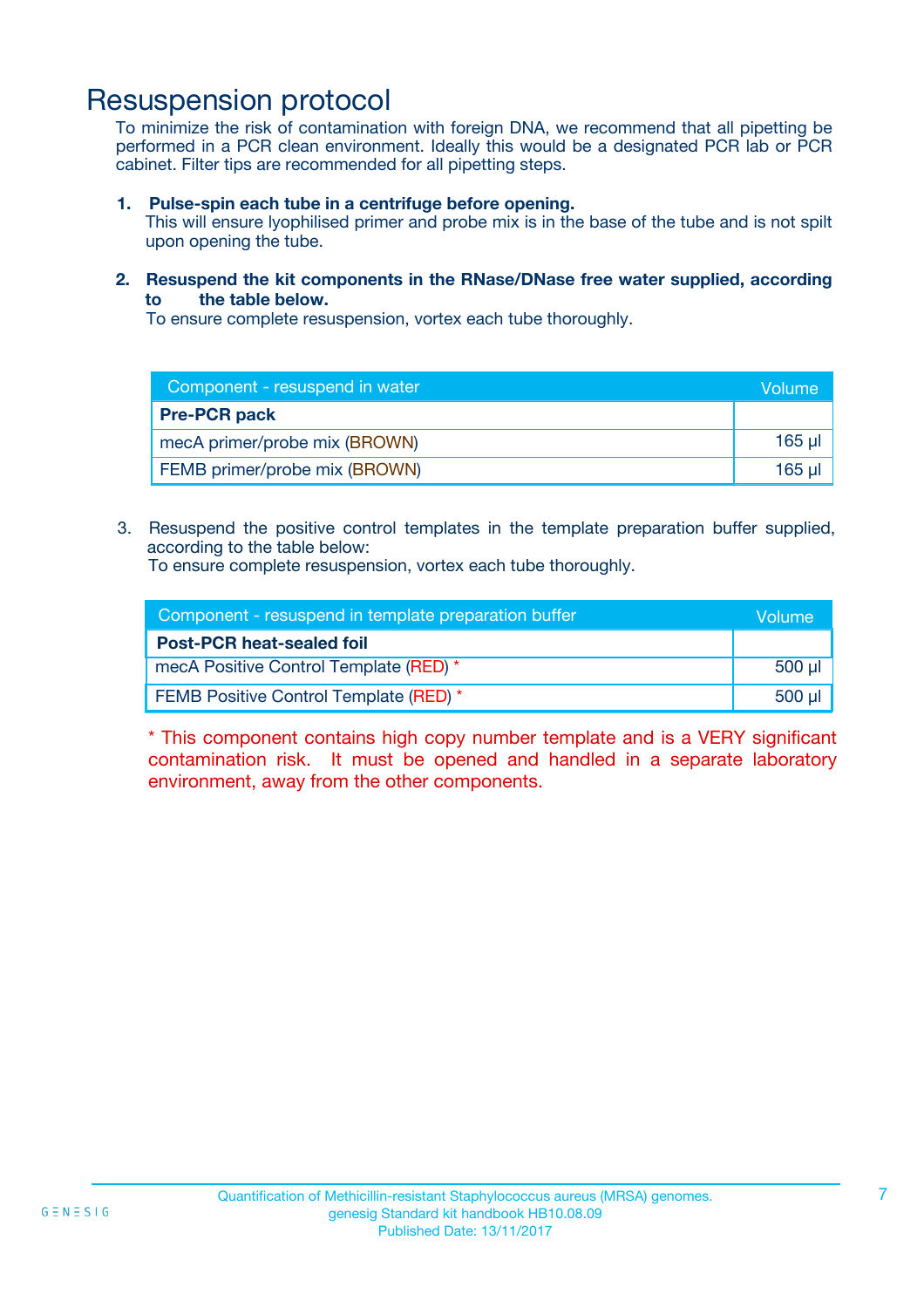# qPCR detection protocol

**1. For each DNA sample prepare a reaction mix according to the table below:** Include sufficient reactions for positive and negative controls.

| Component                                 | Volume   |
|-------------------------------------------|----------|
| oasig or PrecisionPLUS 2X qPCR Master Mix | $10 \mu$ |
| mecA or FEMB primer/probe mix (BROWN)     | 1 µl I   |
| <b>RNase/DNase free water (WHITE)</b>     | 4 µl     |
| <b>Final Volume</b>                       | $15 \mu$ |

- **2. Pipette 15µl of this mix into each well according to your qPCR experimental plate set up.**
- **3. Prepare DNA templates for each of your samples.**
- **4. Pipette 5µl of DNA template into each well, according to your experimental plate set up.**

For negative control wells use 5µl of RNase/DNase free water. The final volume in each well is 20ul.

**5. If a standard curve is included for quantitative analysis, prepare a reaction mix according to the table below:**

| Component                                 | Volume   |
|-------------------------------------------|----------|
| oasig or PrecisionPLUS 2X qPCR Master Mix | $10 \mu$ |
| mecA and FEMB primer/probe mix (BROWN)    | 1 µl     |
| <b>RNase/DNase free water (WHITE)</b>     | $4 \mu$  |
| <b>Final Volume</b>                       | $15 \mu$ |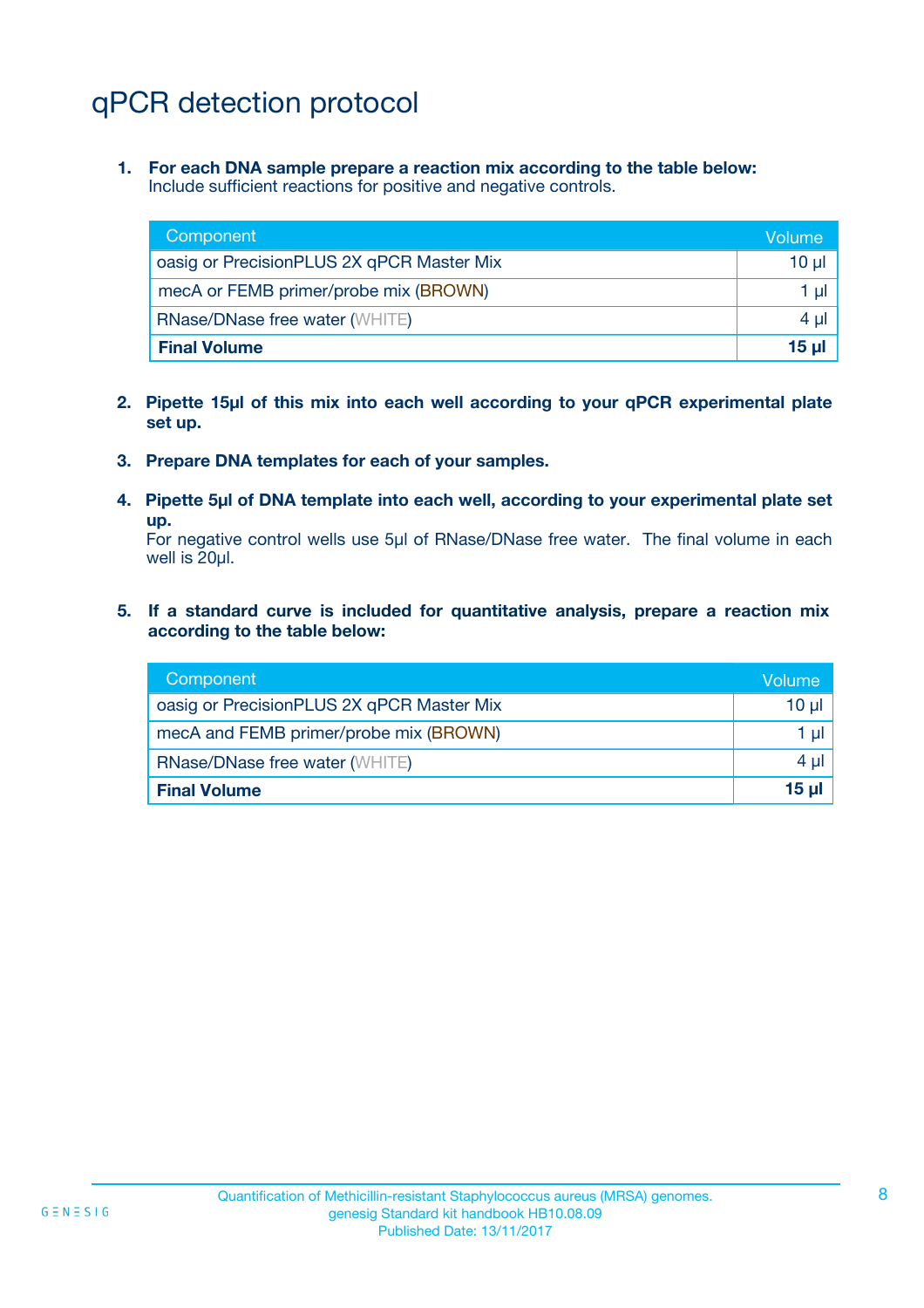#### **6. Preparation of a standard curve dilution series.**

- 1) Pipette 90µl of template preparation buffer into 5 tubes and label 2-6
- 2) Pipette 10µl of Positive Control Template (RED) into tube 2
- 3) Vortex thoroughly
- 4) Change pipette tip and pipette 10µl from tube 2 into tube 3
- 5) Vortex thoroughly

Repeat steps 4 and 5 to complete the dilution series

| <b>Standard Curve</b>         | <b>Copy Number</b>     |
|-------------------------------|------------------------|
| Tube 1 Positive control (RED) | $2 \times 10^5$ per µl |
| Tube 2                        | $2 \times 10^4$ per µl |
| Tube 3                        | $2 \times 10^3$ per µl |
| Tube 4                        | $2 \times 10^2$ per µl |
| Tube 5                        | $20$ per $\mu$         |
| Tube 6                        | 2 per µl               |

**7. Pipette 5µl of standard template into each well for the standard curve according to your experimental plate set up.**

The final volume in each well is 20µl.

# Amplification protocol

Amplification conditions using oasig or PrecisionPLUS 2X qPCR Master Mix.

| <b>Step</b> |                   | Time            | Temp           |
|-------------|-------------------|-----------------|----------------|
|             | Enzyme activation | 2 min           | 95 $°C$        |
| Cycling x50 | Denaturation      | 10 <sub>s</sub> | 95 °C          |
|             | DATA COLLECTION * | 60 s            | $60^{\circ}$ C |

\* Fluorogenic data should be collected during this step through the FAM channel